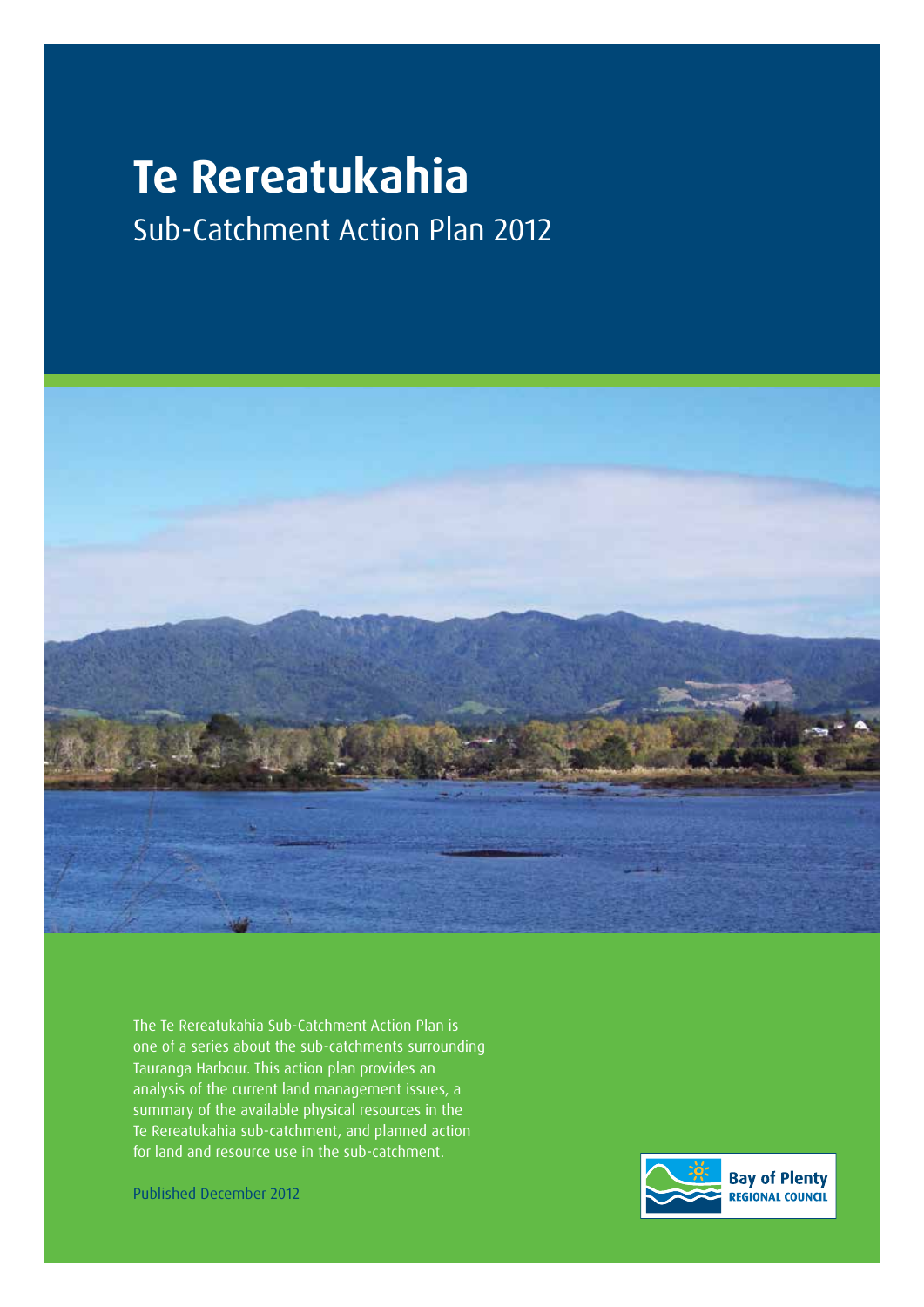### **Introduction**

The Te Rereatukahia sub-catchment is five kilometres south-west of Katikati. The catchment is 1857 hectares in area and flows east from the Kaimai-Mamaku Forest Park to Tauranga Harbour. The Te Rereatukahia sub-catchment is part of the Tauranga ecological district.

The sub-catchment is about 8.5 km long and two km wide. It includes 44 km of stream margins and 1.2 km of harbour margin. The primary waterway in the sub-catchment is the Te Rereatukahia Stream (seven km). There is one named tributary stream, Ngututuru (4.4 km) and numerous unnamed tributaries (32.6 km). The Te Rereatukahia Stream and its tributaries are classified as natural state streams in the upper reaches and aquatic ecosystem streams through the developed catchment.

The most widely spread class of vegetation cover in the sub-catchment is indigenous vegetation at 62 percent of total area. There are large tracts of pasture land cover in the middle sub-catchment (20 percent), and horticultural land cover (13 percent) is restricted the mid-lower sub-catchment. Exotic forest is found in the mid subcatchment (five percent).

Soils belong to the Kaitkati soil series and are of volcanic origin derived from various volcanic ash layers over Waiteariki Ignimbrite. Sub-catchment soils are versatile with no rooting barrier, however the physical structure is poor and soils are vulnerable to erosion under poor vegetation cover or intensive land-use.



*Source: BOPRC, ESRI, i-cubed, USGS, NASA, NOA*



*Source: BOPRC, ESRI, i-cubed, USGS, NASA, NOA*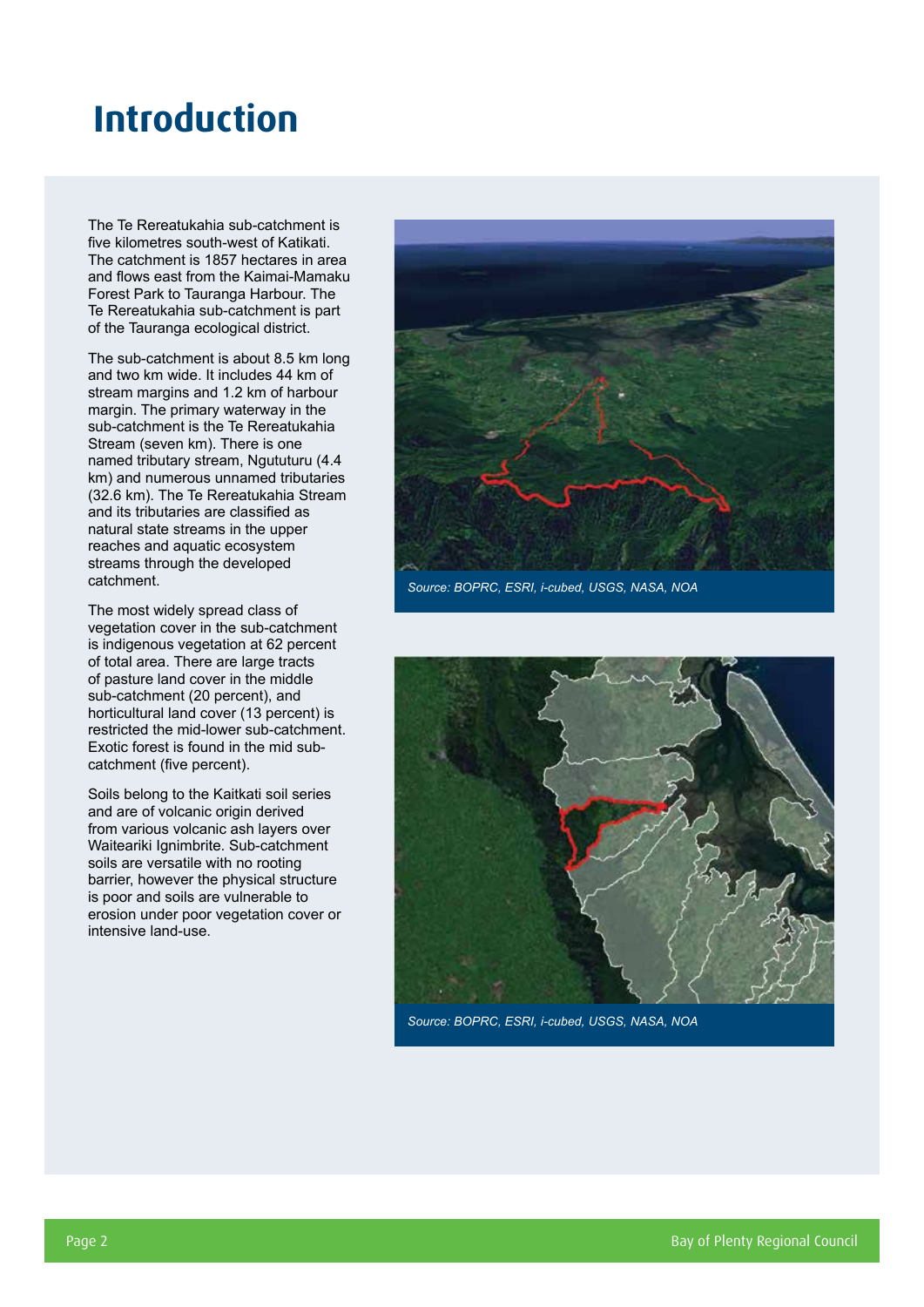# **Land management**

#### What is the problem?

Soil has been and continues to be lost from the catchment at moderate to high rates, especially where steep land is subject to cattle or deer grazing, or where earthworks are not carefully managed Soil quality has not been monitored in the Te Rereatukahia catchment, but results from other similar Bay of Plenty sites indicate generally healthy soils, with the exception of high levels of nitrogen on sheep, beef and deer farms, and excessively high levels on dairy farms (which have increased over 300 percent in the last ten years). While positive from a production perspective, high nitrogen levels represent a risk to water quality through leaching and eutrophication. Soils on kiwifruit orchards have healthy nitrogen levels but very high and increasing levels of phosphorus. While phosphates do not leach in the same way as nitrogen, they still represent a significant risk to water quality if washed into waterways by erosion.

Livestock access to a stream or wetland, or the area immediately around them, degrades water quality by increasing nutrients, faecal matter and sediment in the waterway. Stock access can increase stream bank erosion by stock treading and damaging soil structure, and by eating and degrading vegetation on the stream bank.

Water quality in streams may also be degraded by high nutrient levels from fertilisers, farm runoff and urine patch leaching. Sediment can enter waterways from major construction sites (such as subdivision and roading) and forestry at harvest time. These and other pollutants are generally unintentional by-products of activities such as farming and construction.

Water quality monitoring by the Regional Council in 2011 shows the Te Rereatukahia Stream met the requirements of the Ministry of Health guidelines for swimming but exceeded the median faecal coliform standard of 100 cfu/100ml for stock water supply.

#### What will we (Bay of Plenty Regional Council) do about it?

- Promote riparian margin fencing to exclude stock and protect water quality
- Promote and help landowners plant riparian margins to act as filters and help reduce pollutants entering streams through surface runoff
- Encourage stock stream crossings, such as bridges, to protect streams' water quality
- Support retirement of steep erodible land
- Protect existing indigenous biodiversity
- Protect existing wetlands

#### **Current riparian margin fencing protection:**



*Stock exclusion indicates those stream margins that are fenced off or land that is currently not available for stock grazing, for example, horticulture, forestry, and native bush.*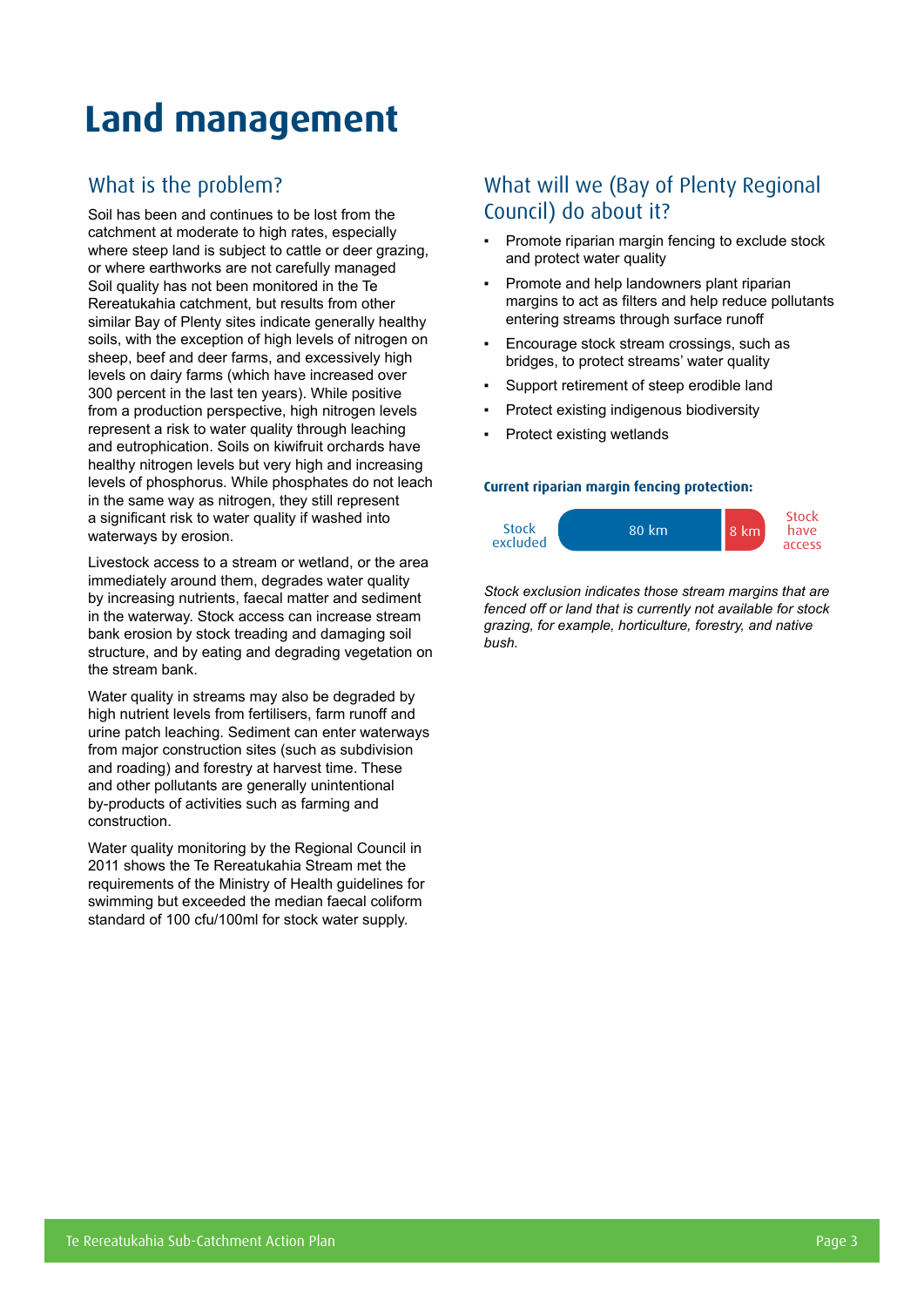### Land use capability classification in the Te Rereatukahia sub-catchment

Sustainable land use and management is essential to ensure the Bay of Plenty maintains clean waterways, productive soils and indigenous biodiversity. How the land is used and managed can have a direct effect on its potential long-term sustainability.

The majority of land in this catchment is classified as moderate to highly erodible Land Use Capability (LUC) Class 6, 7 and 8 lands – strongly rolling, steep and very steep landscapes. The remaining land is highly productive (LUC) Class 3 and 4 lands – undulating to rolling landscapes – that is found throughout the lower sub-catchment.





*Land use capability classification in the Te Rereatukahia sub-catchment*

| <b>LUC Class</b> | <b>LUC Units</b>      |    |
|------------------|-----------------------|----|
| з                | 3e 1                  |    |
|                  | 4w 1                  | 15 |
| 6                | 6e 1, 6e 2, 6e 2+8e 2 | 24 |
|                  | 7e 8                  | 49 |
| Ջ                | 8e 4                  | 11 |

#### Erosion risk in the Te Rereatukahia sub-catchment

A high proportion of Land Use Capability Class 6 land in the Te Rereatukahia sub-catchment is has a medium risk of erosion due to pastoral land use.



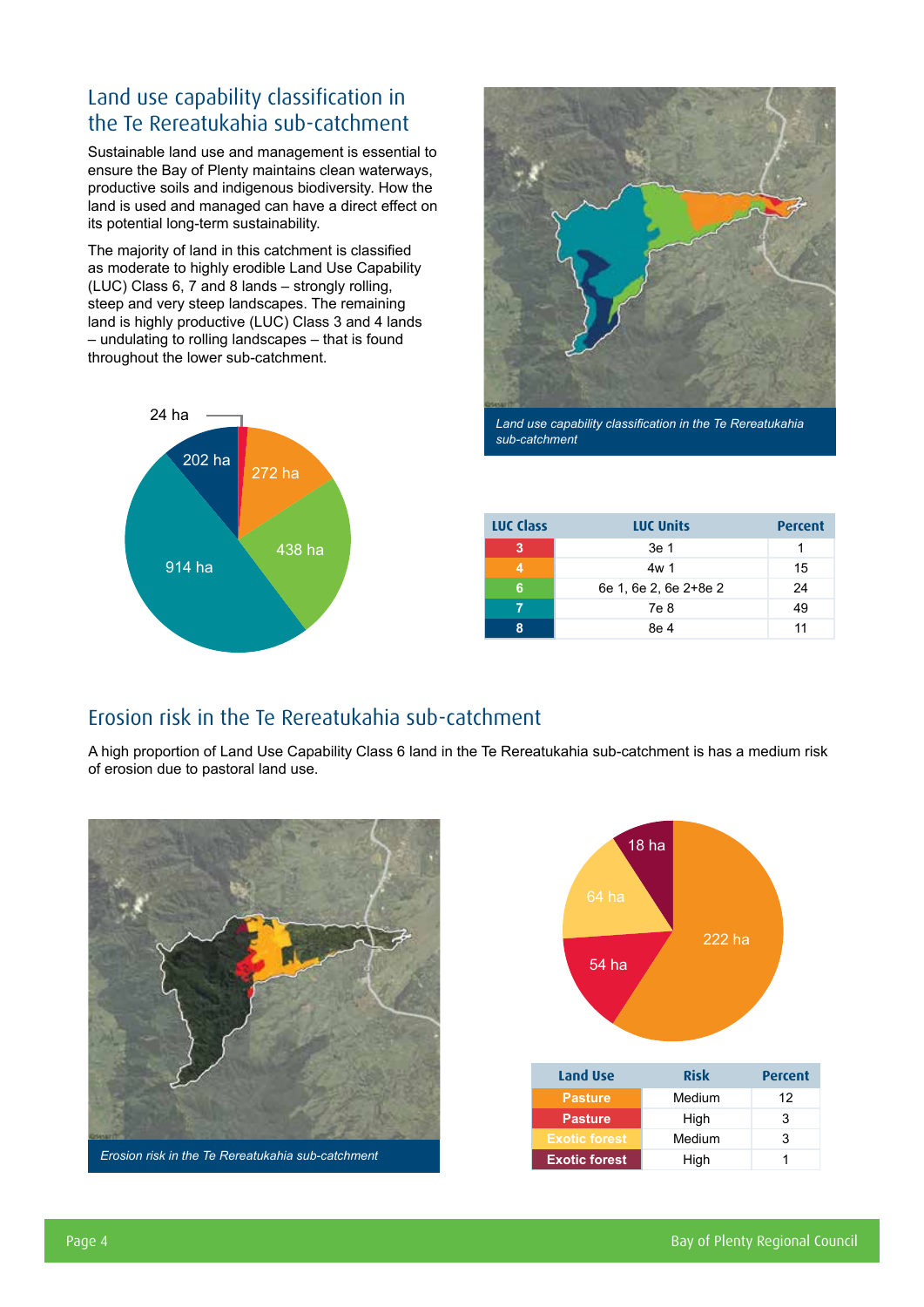### Land cover in the Te Rereatukahia sub-catchment





### Existing protection status in the Te Rereatukahia sub-catchment



*Existing protection status in the Te Rereatukahia sub-catchment*



| <b>Class</b>            | <b>Percent</b> |  |  |
|-------------------------|----------------|--|--|
| <b>DOC</b>              | 56             |  |  |
| <b>BOPRC Covenant</b>   | 1              |  |  |
| <b>District Reserve</b> | 3              |  |  |
| <b>WBOPDC Covenant</b>  | 1              |  |  |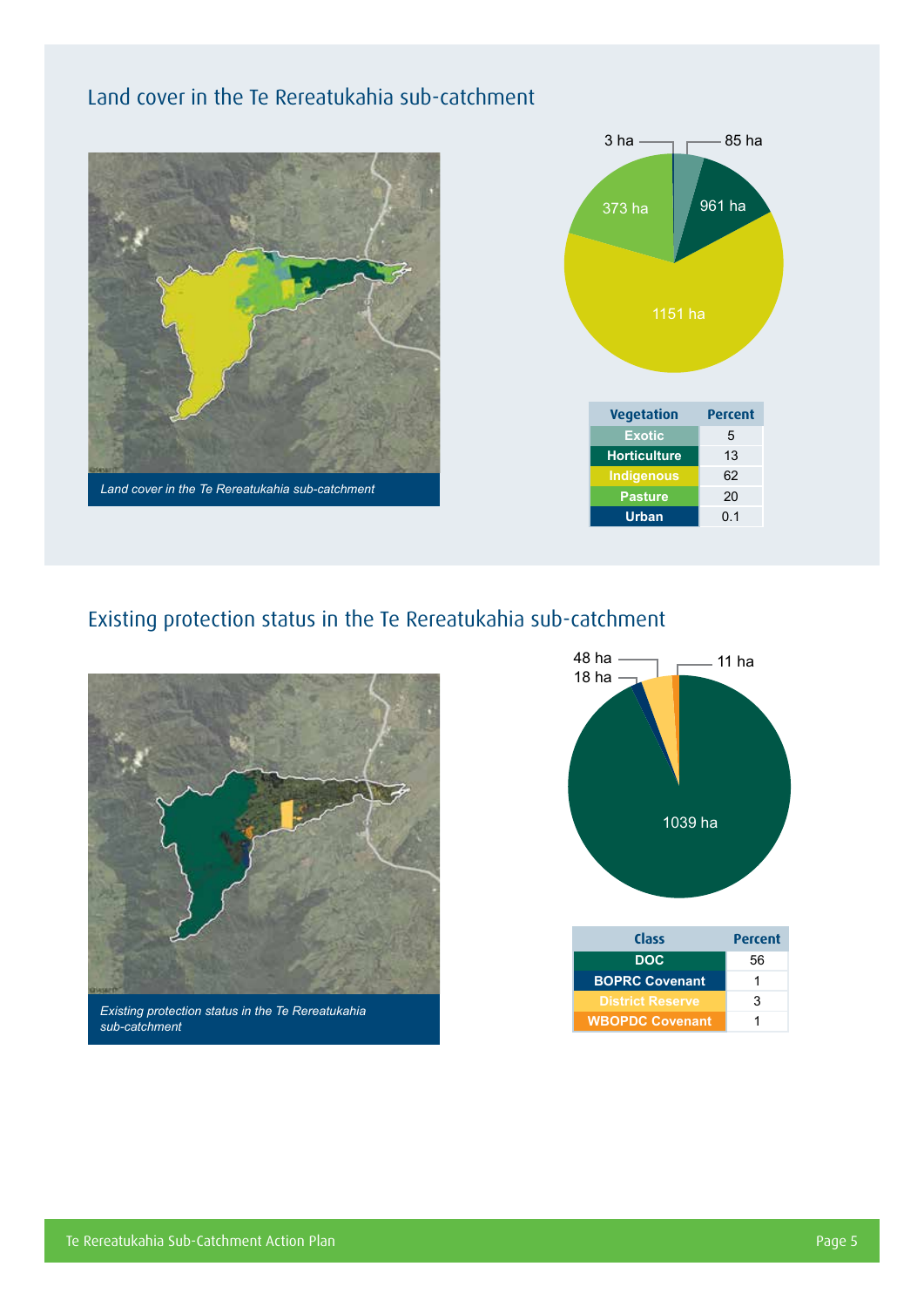# **Land management survey 2011**

#### Field work

In developing the Te Rereatukahia Sub-Catchment Action Plan, Bay of Plenty Regional Council undertook field surveys of 10 properties in the catchment area in April 2012 and May 2012. The properties surveyed covered 12 percent of the catchment. Priority was given to large pastoral blocks that had waterways flowing through them or along their boundary. Areas with formal protection were not surveyed as they already had action plans in place. Field work included an assessment of land use, steam margins, erosion features and biodiversity features.

The table summarises the field work:

| Land use                        | Type and rationale<br>٠<br>Land Use Capability classification based on<br>٠                                                                                                                                       |
|---------------------------------|-------------------------------------------------------------------------------------------------------------------------------------------------------------------------------------------------------------------|
|                                 | physical resources                                                                                                                                                                                                |
| <b>Stream</b><br>margins        | Protection measures (if any)<br>٠<br>General condition and upkeep<br>٠<br>Estimated length (both protected and<br>٠<br>unprotected)<br>GPS track of any stream channels not<br>۰.<br>evident in GIS database maps |
| <b>Erosion</b><br>features      | Estimated size and trend direction<br>٠<br>Photographs and GPS points (either at<br>$\blacksquare$<br>feature or where the photo was taken)                                                                       |
| <b>Biodiversity</b><br>features | Estimated extent of land area covered<br>and the type of vegetation (e.g. native,<br>introduced species)                                                                                                          |

#### Land owner feedback

Bay of Plenty Regional Council, NZ Landcare Trust and Department of Conservation met with land owners on 12 September 2012 to gather their concerns, challenges and priorities. The land management issues raised included:

#### **Priority 1 – Education and establishing care groups**

- Education about land management / sustainability
- What if DOC and WBOPDC set up care groups like "Neighbourhood Watch" but "Forest Watch" – coach and mentor and support the groups to take action.
- TV to use for education of local weed issues.
- Tap into the historical knowledge of the long-staying landowners in each locality.
- Education and involvement of the younger generation / children in the catchment.
- Empower and educate the community to get together and work on the issues.

#### **Priority 2 – Restoration of native biodiversity**

- Active control of pests (animals and weeds) in the catchment area – 1080 if necessary.
- Restoration of birdlife.
- Native animal biodiversity  $-$  pests.

#### **Priority 3 - Water quality / Riparian management**

- Water quality requires fencing.
- Pool discharge (water from Sapphire Springs Hot Pool).
- Stream water quality  $-$  specifically the e-coli count.
- Planting of river boundaries with natives and/or grasses.
- Compulsory fencing (unless inaccessible to stock) of river edges and active encouragement of planting banks in natives.
- Run-off of nutrient from properties that are not adjacent to the river, in addition to those that are.
- Build better bigger boulder banks beat erosion!
- Stream alignment; look at the whole river; wetlands (cut speed, settle sediment); funding; river scheme (rate support).

#### **Priority 4 –** Weeds

- Practical approach to maintaining weed control (explore Department of Correction assistance, volunteer groups etc).
- Weeds (wandering jew, crocosmia, onion weed, convolvulus).
- Strong enforceable rules for weed control eventual fine for non-compliance.
- Noxious weed list to be re-addressed. As it stands, no one takes responsibility.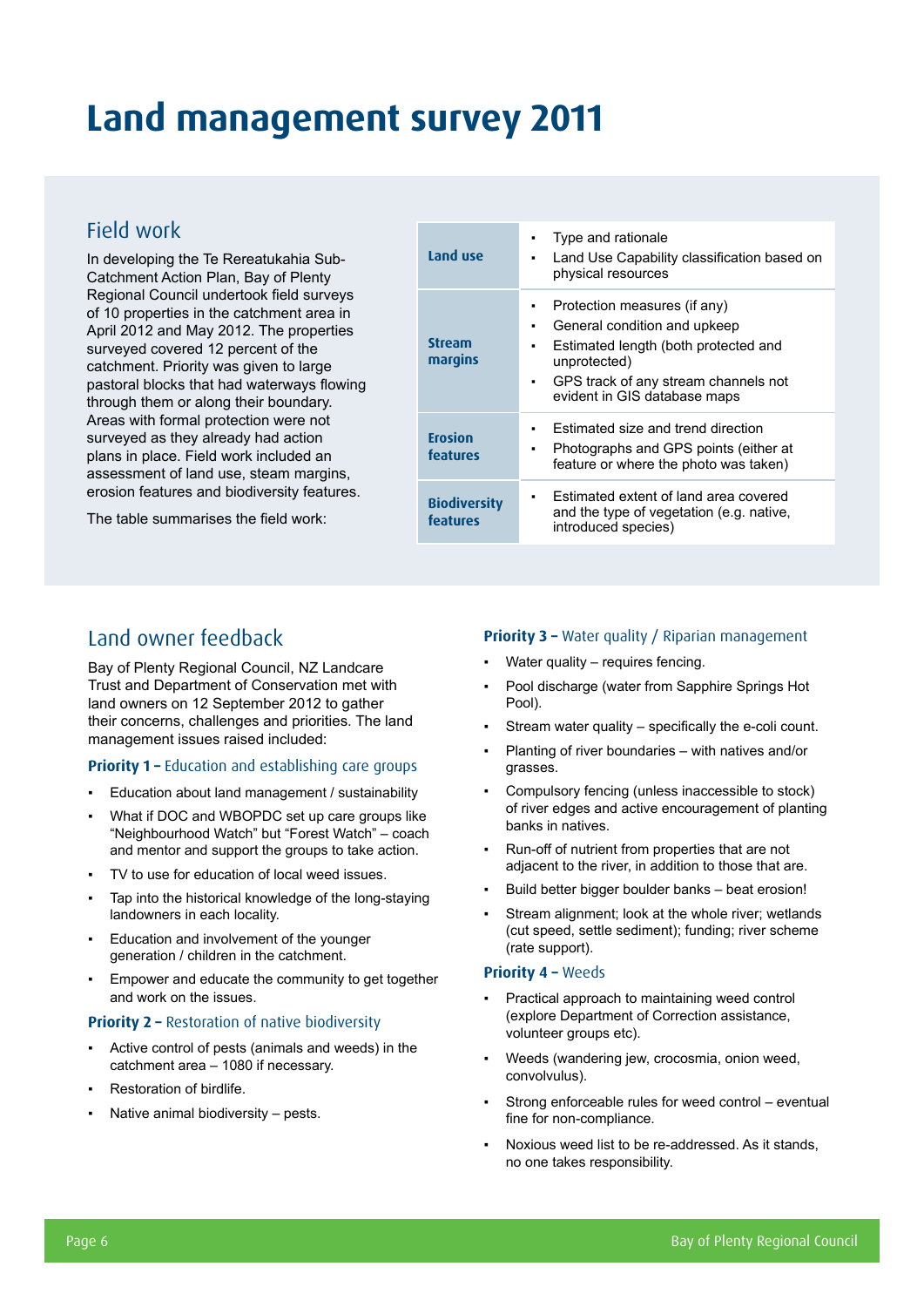### Iwi/hapū feedback

Representatives of hapū within the Te Rereatukahia catchment rohe shared their main concerns, challenges and priorities regarding the natural environment of this area.

Ngāi Tamawhariua hapū tautoko the efforts of Regional Council to improve the mauri and water quality of rivers within our rohe, and Tauranga Moana in general. In particular, Ngāi Tamawhariua supports actions that will restore the health and abundance of traditional kai such as tuna and watercress. "We would love to see people heading down to swim in the river as we used to. Clean water to swim and healthy kai stocks are indicators of good stream health from our perspective."

# **Actions**

Three main land management issues were identified, common to the surveyed properties, in the Te Rereatukahia sub-catchment. These are set out below, with actions proposed to maintain and improve riparian protection, reduce erosion and unsuitable land use and reduce biodiversity loss within the catchment area, and who can help implement the actions.

#### Land management issues and solutions

| <b>Actions</b>                                                                                                                                                                                                                                                                                                                                                                                                                                                                                                                                                                                                                                                                                          | <b>Milestones</b>                                                                                         | Who is involved?                                                                                                                                                                                                                                          |
|---------------------------------------------------------------------------------------------------------------------------------------------------------------------------------------------------------------------------------------------------------------------------------------------------------------------------------------------------------------------------------------------------------------------------------------------------------------------------------------------------------------------------------------------------------------------------------------------------------------------------------------------------------------------------------------------------------|-----------------------------------------------------------------------------------------------------------|-----------------------------------------------------------------------------------------------------------------------------------------------------------------------------------------------------------------------------------------------------------|
| <b>Improving riparian protection</b><br>Work with landowners to apply sustainable land use methods and practices<br>٠<br>to maintain and/or repair stream banks and to improve water quality.<br>Remove all stock access to streams; fence remaining 8 km and start<br>$\bullet$<br>planting riparian margins to eliminate the effects of livestock, polluted water<br>runoff and erosion.<br>Begin stream margin remedial works such as bank re-contouring, riparian<br>planting and engineering works - using relevant legislation relating to<br>riparian management.<br>Identify site-specific solutions.                                                                                           | 0.8 km of new<br>riparian fencing<br>per year                                                             | Bay of Plenty<br>$\blacksquare$<br>Regional Council<br>Landowners<br>$\blacksquare$<br>Western Bay of<br><b>Plenty District</b><br>Council                                                                                                                |
| <b>Improve erosion control and appropriate land use practices</b><br>Apply property level management plans to LUC class 6 & 7 pastoral and<br>forestry land that has been identified as eroding or at risk of eroding.<br>Promote the need for land use change on LUC class 7 land pastoral land -<br>٠<br>advocate land retirement, forestry and suitable stock regimes.<br>Work with landowners to apply soil and water conservation methods and<br>$\bullet$<br>good land management practice to maintain and/or repair landscapes.<br>Increase the awareness of cattle and deer at high stocking rates on<br>steeper slopes.<br>Ensure that landowners apply appropriate land management practices. | 20 properties<br>with 'at risk'<br>land have<br>management<br>plans by 2022                               | Bay of Plenty<br>$\blacksquare$<br>Regional Council<br>Landowners<br>$\blacksquare$<br>Western Bay of<br><b>Plenty District</b><br>Council<br>Department of<br>Conservation                                                                               |
| <b>Improve biodiversity protection and enhancement</b><br>Advocate further covenanted areas within the sub-catchment.<br>Continue tree planting on private land in native or non-invasive exotic<br>species.<br>Continue to liaise with Waikato Regional Council and Department of<br>Conservation on coordinating management of the Kaimai Mamaku Range<br>and its catchments as part of the Kaimai Catchments Project.<br>Work with landowners and community groups to protect identified<br>$\bullet$<br>biodiversity areas in the sub-catchment by establishing native plant<br>populations and controlling nuisance populations of pest plants and<br>animals.                                     | By 2022 an<br>additional<br>10 sites are<br>managed for<br>biodiversity<br>protection and<br>enhancement. | Bay of Plenty<br>$\blacksquare$<br><b>Regional Council</b><br>Landowners<br>$\blacksquare$<br>Western Bay of<br><b>Plenty District</b><br>Council<br>Department of<br>$\blacksquare$<br>Conservation<br><b>Community Care</b><br>$\blacksquare$<br>Groups |